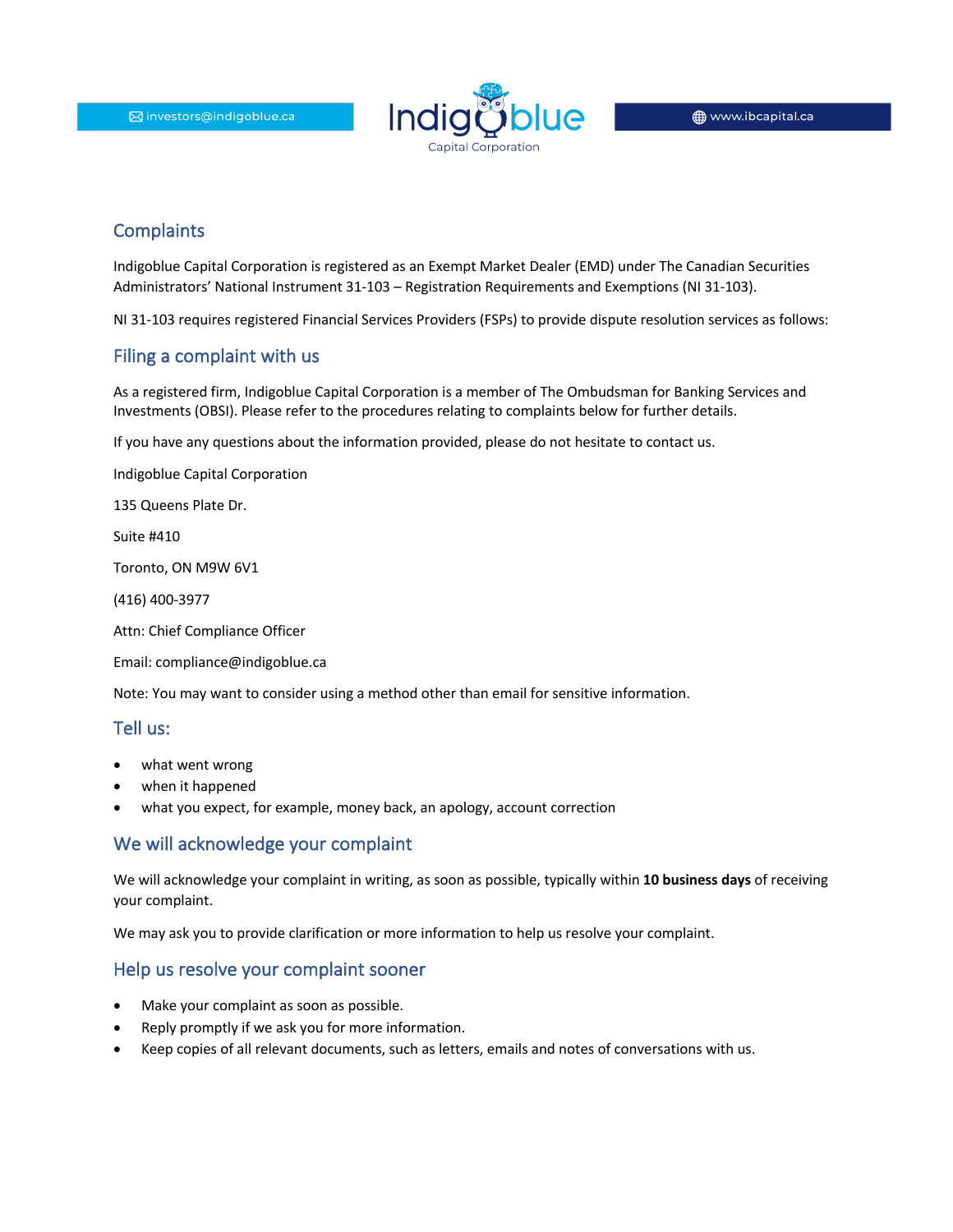

## We will provide our decision

We normally provide our decision in writing, within **90 days** of receiving a complaint.

It will include:

- a summary of the complaint
- the results of our investigation
- our decision to make an offer to resolve the complaint or deny it, and an explanation of our decision

### If our decision is delayed

If we cannot provide you with our decision within 90 days, we will:

- inform you of the delay
- explain why our decision is delayed, and
- give you a new date for our decision

You may be eligible for the independent dispute resolution service offered by the Ombudsman for Banking Services and Investments (OBSI).

### If you are not satisfied with our decision

You may be eligible for OBSI's dispute resolution service.

### A word about legal advice

You always have the right to go to a lawyer or seek other ways of resolving your dispute at any time. A lawyer can advise you of your options. There are time limits for taking legal action. Delays could limit your options and legal rights later on.

#### Taking your complaint to OBSI

You may be eligible for OBSI's free and independent dispute resolution service if:

- we do not provide our decision within 90 days after you made your complaint, or
- you are not satisfied with our decision

OBSI can recommend compensation of up to \$350,000.

OBSI's service is available to clients of our firm. This does not restrict your ability to take a complaint to a dispute resolution service of your choosing at your own expense, or to bring an action in court. Keep in mind there are time limits for taking legal action.

### Who can use OBSI

You have the right to use OBSI's service if:

• your complaint relates to a trading or advising activity of our firm or by one of our representatives